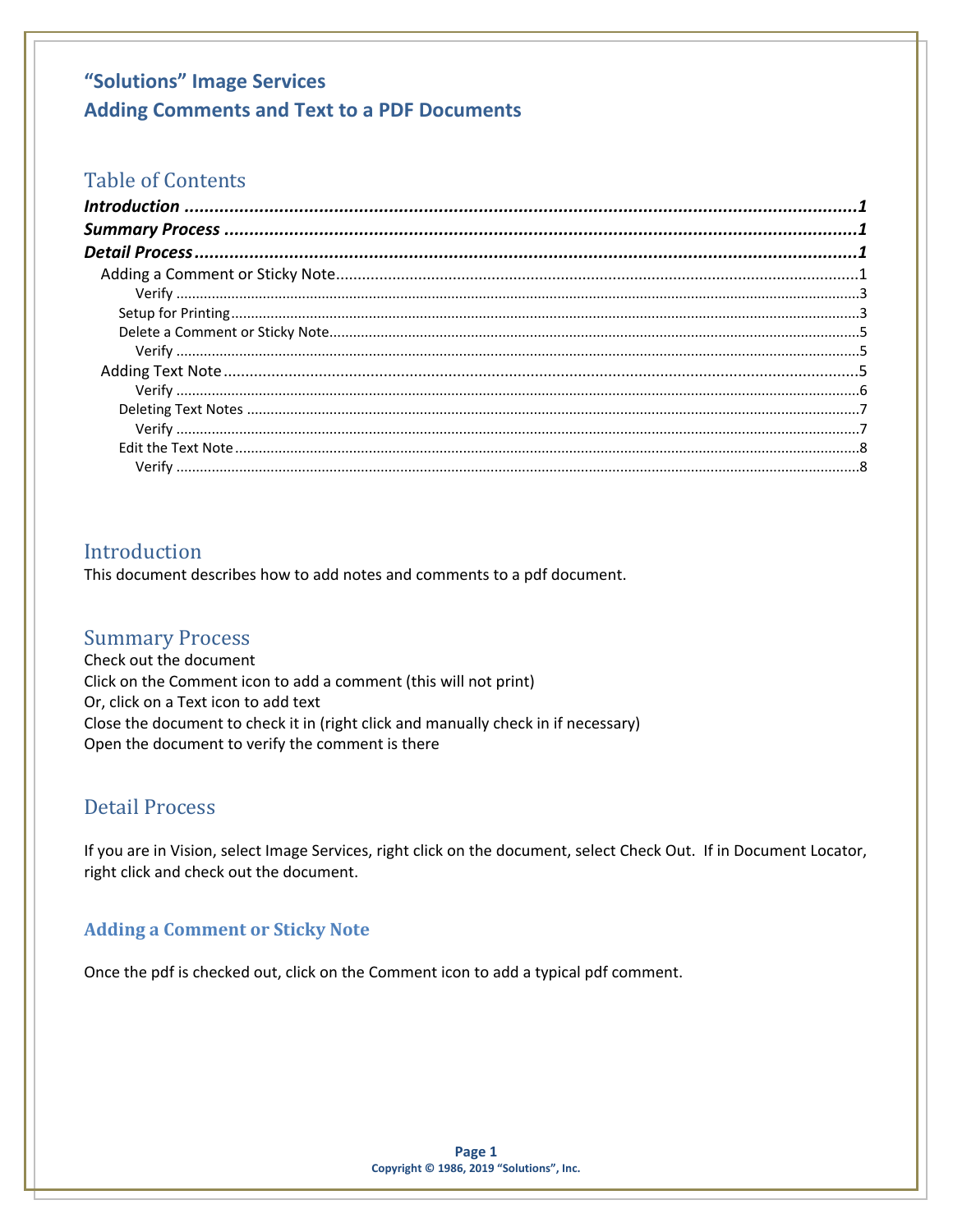|      | File Edit View Window Help | Searching in Document Locator.pdf - Adobe Acrobat Pro DC |               |        |  |                           |                   |                 |                      |              |                         |     |   |                |              |
|------|----------------------------|----------------------------------------------------------|---------------|--------|--|---------------------------|-------------------|-----------------|----------------------|--------------|-------------------------|-----|---|----------------|--------------|
| Home | <b>Tools</b>               | Searching in Docu x                                      |               |        |  |                           |                   |                 |                      |              |                         | (?) | л |                | Sign In      |
|      | ርትጋ                        | $^{\circ}$                                               | $\circledast$ | 1 / 11 |  | $\epsilon$ <sup>(f)</sup> | $\Theta$ $\Theta$ | $100\%$ $\star$ | $\frac{1}{\sqrt{2}}$ | ₩            | $\quad \in \mathscr{L}$ | Òz. |   | <b>白 Share</b> |              |
| ſ₿   |                            |                                                          |               |        |  |                           |                   |                 |                      |              |                         |     |   |                | $^\circledR$ |
|      | "Solutions" Image Services |                                                          |               |        |  |                           |                   |                 |                      |              | ₨                       |     |   |                |              |
| O)   |                            | <b>Searching Document Locator</b>                        |               |        |  |                           |                   |                 |                      |              | q,                      |     |   |                |              |
|      |                            | <b>Table of Contents</b>                                 |               |        |  |                           |                   |                 |                      |              | 巼                       |     |   |                |              |
|      |                            |                                                          |               |        |  |                           |                   |                 |                      | $\mathbb{E}$ |                         |     |   |                |              |
|      |                            |                                                          |               |        |  |                           |                   |                 |                      | ÆП           |                         |     |   |                |              |
|      |                            |                                                          |               |        |  |                           |                   |                 |                      |              |                         |     |   |                | G            |
|      |                            |                                                          |               |        |  |                           |                   |                 |                      |              |                         |     |   | Comment        | 啗            |
|      |                            |                                                          |               |        |  |                           |                   |                 |                      |              |                         |     |   |                |              |

Type the comment in the pop up box. Click Post.

| 1 comment                                                               |  | $Q \oplus \blacktriangledown$ |
|-------------------------------------------------------------------------|--|-------------------------------|
| PAGE 1                                                                  |  |                               |
| <b>boppedal</b> 10:12 AM<br>Ó<br>This is a quick summary of the process |  | ***                           |
|                                                                         |  | Post                          |

The comment shows the user ID that created the comment and the date and time it was created. A yellow comment icon will show in the document.

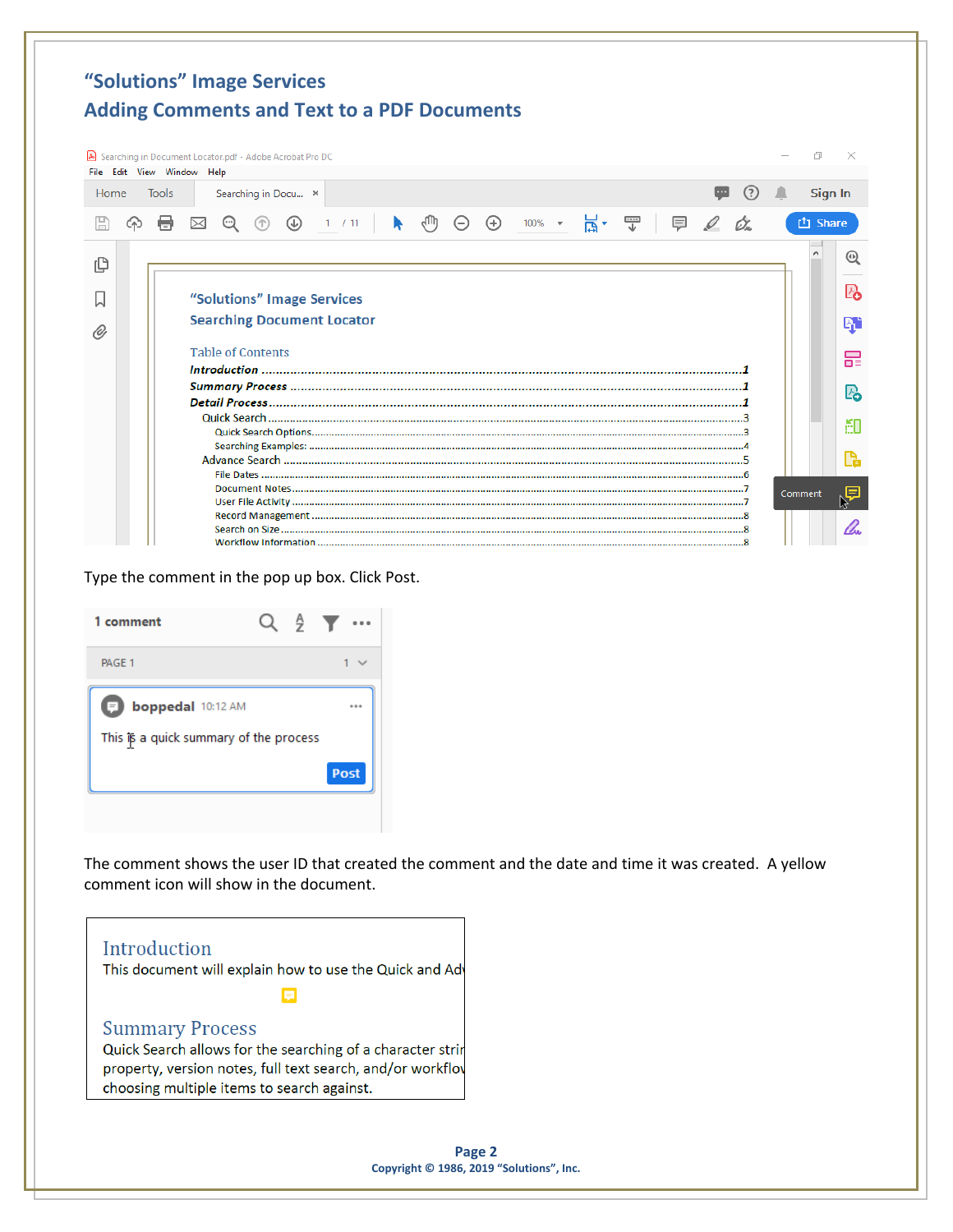Close the document to check it in. If the check in dialogue box does not appear, right click on the document and select Check In.

#### <span id="page-2-0"></span>*Verify*

Open the document to verify the note is there.

Comments will not print on the document unless you turn on the capability in your Adobe Preferences.



#### <span id="page-2-1"></span>**Setup for Printing**

In the Commenting section, check the box to Print Notes and Pop-ups.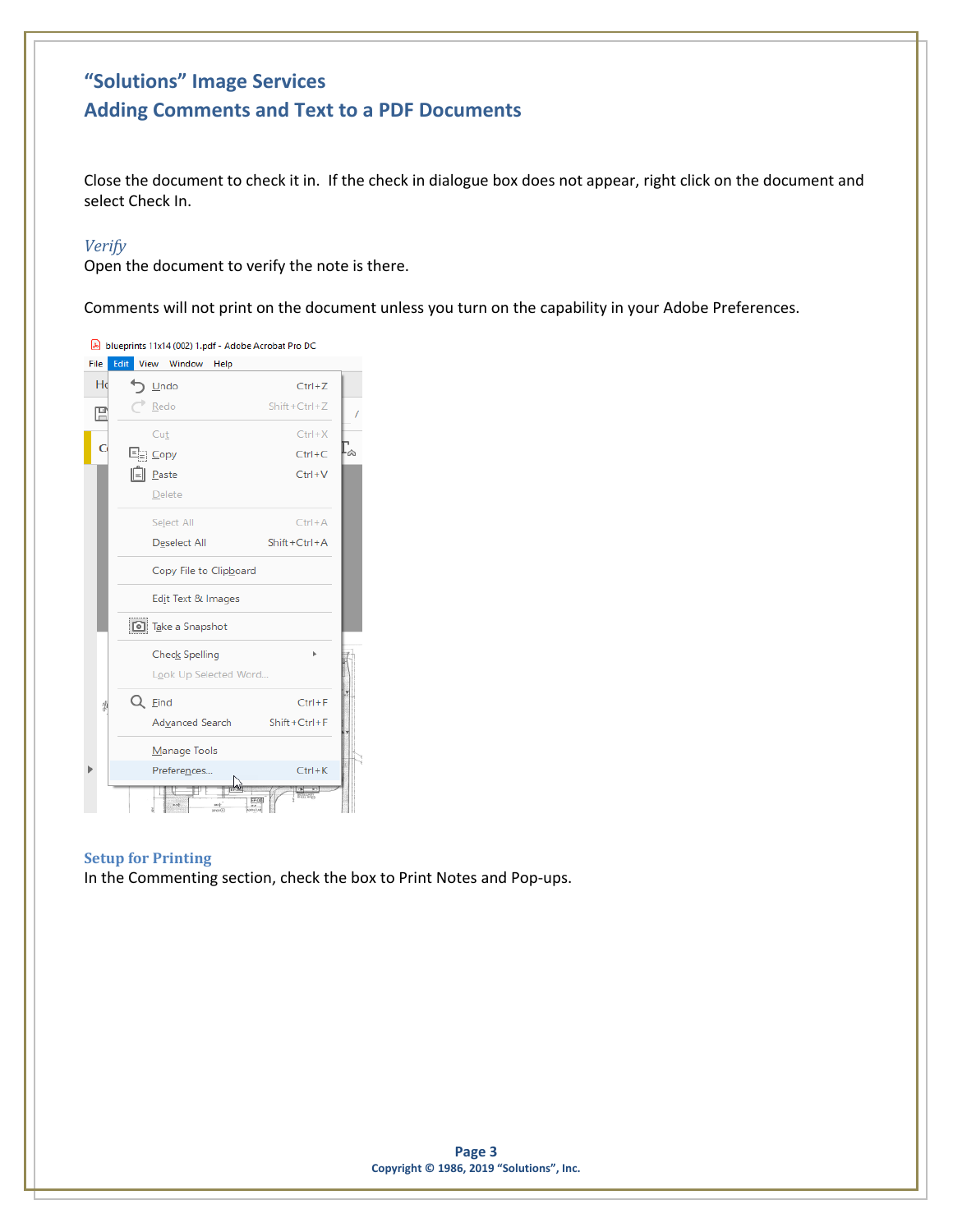#### Preferences

| Categories:                  | <b>Viewing Comments</b>                                                          |  |  |  |  |
|------------------------------|----------------------------------------------------------------------------------|--|--|--|--|
| Commenting                   | Segoe UI<br>$Font^*:$<br>$\boldsymbol{\mathcal{A}}$                              |  |  |  |  |
| Documents                    |                                                                                  |  |  |  |  |
| <b>Full Screen</b>           | Pop-Up Opacity:<br>85<br>$\checkmark$                                            |  |  |  |  |
| General                      |                                                                                  |  |  |  |  |
| Page Display                 | $\vee$ Enable text indicators and tooltips                                       |  |  |  |  |
|                              | $\vee$ Print notes and pop-ups                                                   |  |  |  |  |
| 3D & Multimedia              | ○ Show lines connecting comment markups to their pop-ups on mouse rollover       |  |  |  |  |
| Accessibility                |                                                                                  |  |  |  |  |
| <b>Action Wizard</b>         | $\sqrt{\phantom{a}}$ Ensure that pop-ups are visible as the document is scrolled |  |  |  |  |
| <b>Adobe Online Services</b> |                                                                                  |  |  |  |  |

You will want to click on the comment within the document to show the text of the document before printing. In the Print dialogue box, select to print the Document and Markups.



The comments should show in the preview window.

**Page 4 Copyright © 1986, 2019 "Solutions", Inc.**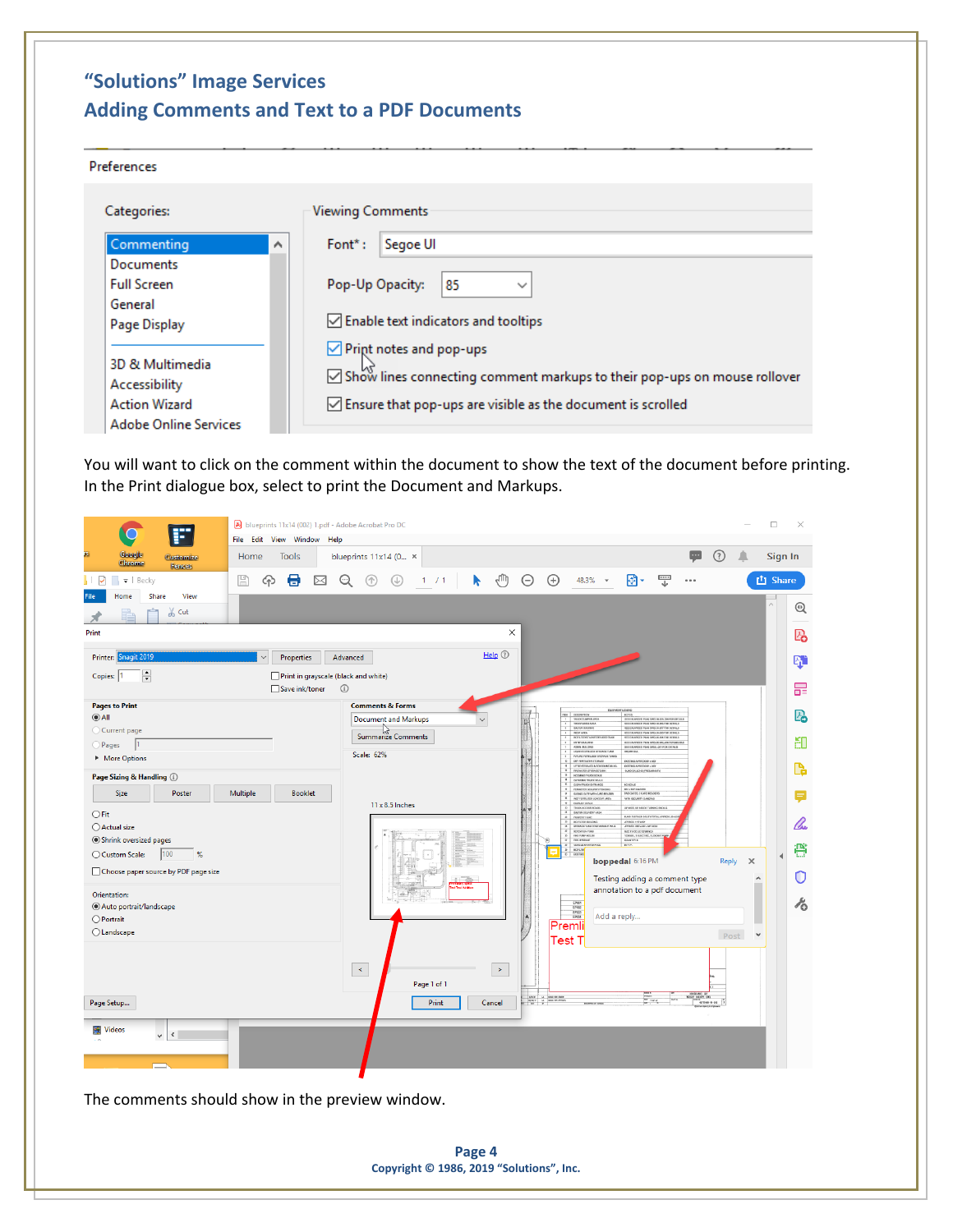#### <span id="page-4-0"></span>**Delete a Comment or Sticky Note**

To delete a comment or sticky note, check out the document. If you are in Vision, select Image Services, right click on the document, select Check Out. If in Document Locator, right click and check out the document.

Right click on the comment and select delete.



## full text search, and/or work

Close the document to check it in. If the check in dialogue box does not appear, right click on the document and select Check In.

#### <span id="page-4-1"></span>*Verify*

Open the document to verify the note is gone.

### <span id="page-4-2"></span>**Adding Text Note**

You can also add Text to create an annotation on a pdf document.

If you are in Vision, select Image Services, right click on the document, select Check Out. If in Document Locator, right click and check out the document.

Once the pdf is checked out, click on a text icon to add text to the document.

If you cannot see the Comment Toolbar, double click on the Comment icon.



Select whichever Text option you prefer. A typical choice is the text within the box.

Draw a box on the document, type the annotation.

**Page 5 Copyright © 1986, 2019 "Solutions", Inc.**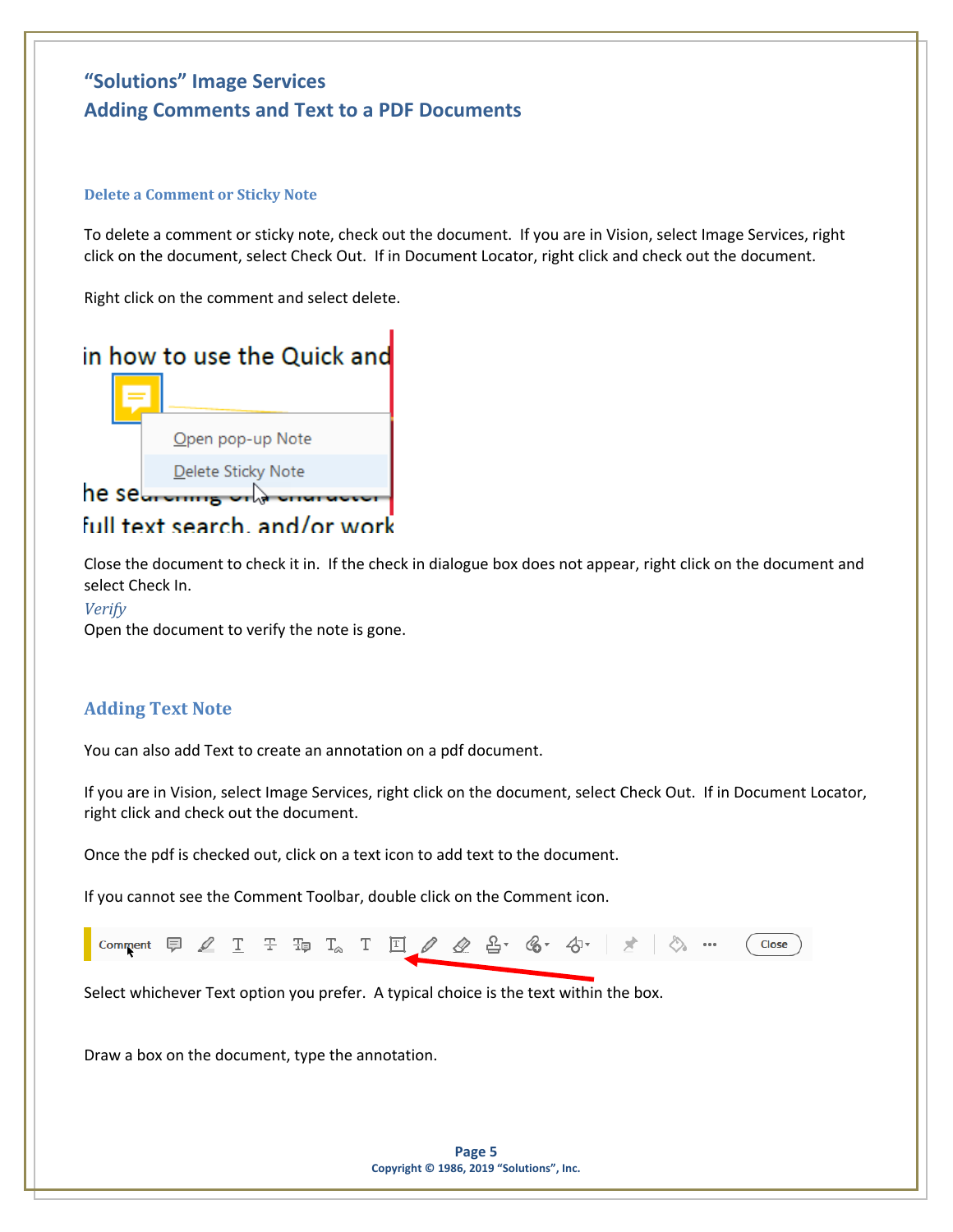

When drawing the box, the text option tool bar will appear above the drawn box.



Close the document to check it in. If the check in dialogue box does not appear, right click on the document and select Check In.

### <span id="page-5-0"></span>*Verify*

Open the document to verify the note is there.

Text added to the pdf document will print when choosing Document and Markup in the print dialogue box.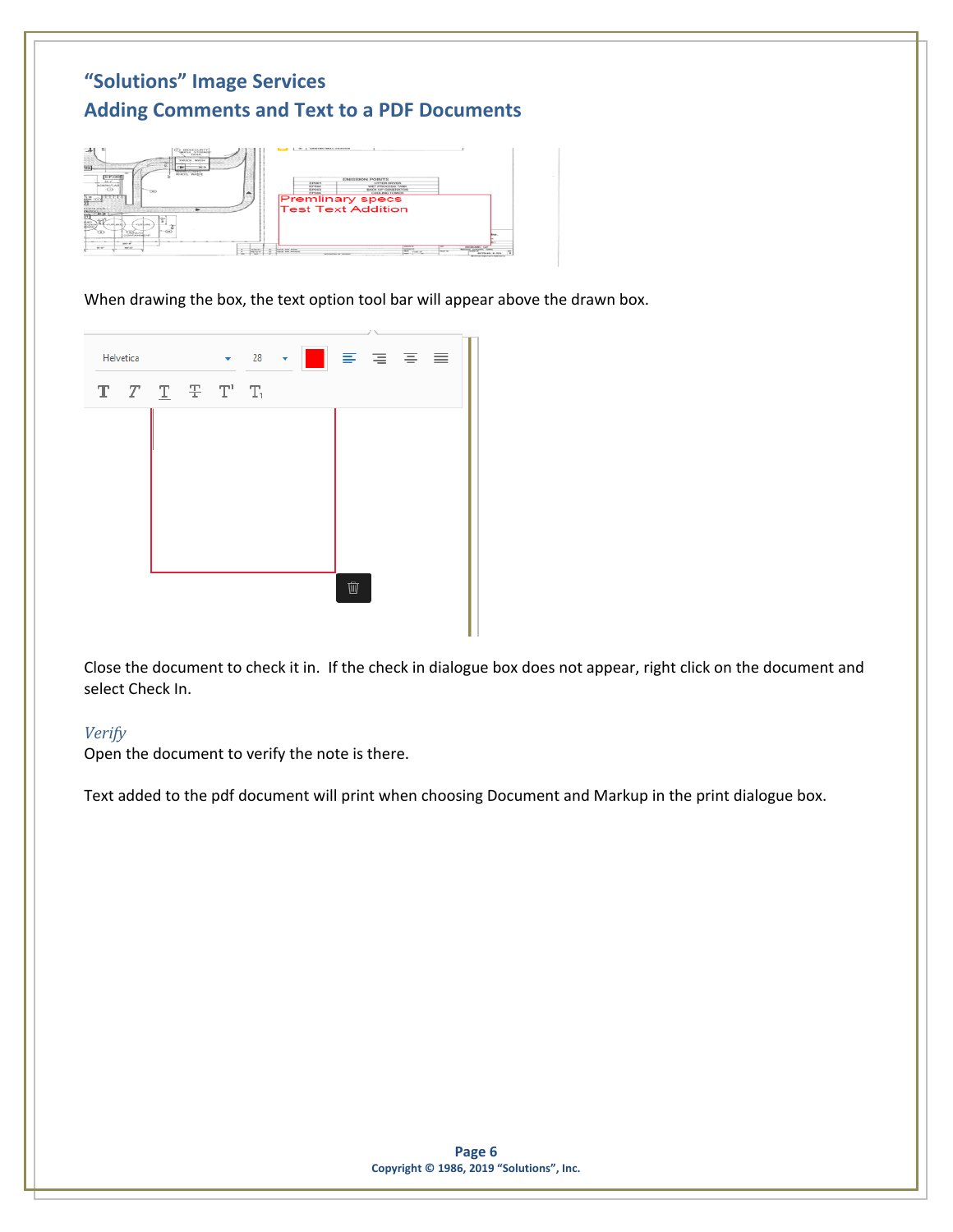| Print                                                                                                        | ×                                                                                                   |
|--------------------------------------------------------------------------------------------------------------|-----------------------------------------------------------------------------------------------------|
| Printer: Snagit 2019<br>Properties<br>$\checkmark$                                                           | Help $\circledcirc$<br>Advanced                                                                     |
| ÷<br>Copies: 1                                                                                               | Print in grayscale (black and white)                                                                |
| Save ink/toner                                                                                               | (i)                                                                                                 |
| <b>Pages to Print</b>                                                                                        | <b>Comments &amp; Forms</b>                                                                         |
| $\odot$ All                                                                                                  | <b>Document and Markups</b><br>$\checkmark$                                                         |
| ◯ Current page                                                                                               | <b>Summarize Comments</b>                                                                           |
| $1 - 11$<br>O Pages                                                                                          |                                                                                                     |
| More Options                                                                                                 | Scale: 94%                                                                                          |
| Page Sizing & Handling (i)                                                                                   | 8.5 x 11 Inches                                                                                     |
| Size<br>Multiple<br><b>Booklet</b><br>Poster                                                                 | "Jolations" lawys Samlsas<br><b>Searching Document Lesator</b>                                      |
| $\bigcirc$ Fit                                                                                               | Table of Couter to<br>Leventory Process<br>Detail Primary<br>Grid Service                           |
| ○ Actual size                                                                                                | Gain's Lauret Capitano<br>senting Exercises<br>thana a lasach<br><b><i><u>moment finisc</u></i></b> |
| Shrink oversized pages<br><b>Jann</b><br>$\bigcap_{n=1}^{\infty}$ and $\bigcap_{n=1}^{\infty}$<br><b>ALC</b> | <b>NEW WEIGHT</b><br>ni kia upira<br>antartin<br>fine information<br>wia wikazia                    |

#### <span id="page-6-0"></span>**Deleting Text Notes**

To delete a text note, double click on the text note to get the sizing handles. The trash can should appear. Click on the trash can to delete or right click and select delete.



Close the document to check it in. If the check in dialogue box does not appear, right click on the document and select Check In.

#### <span id="page-6-1"></span>*Verify*

Open the document to verify the note is gone.